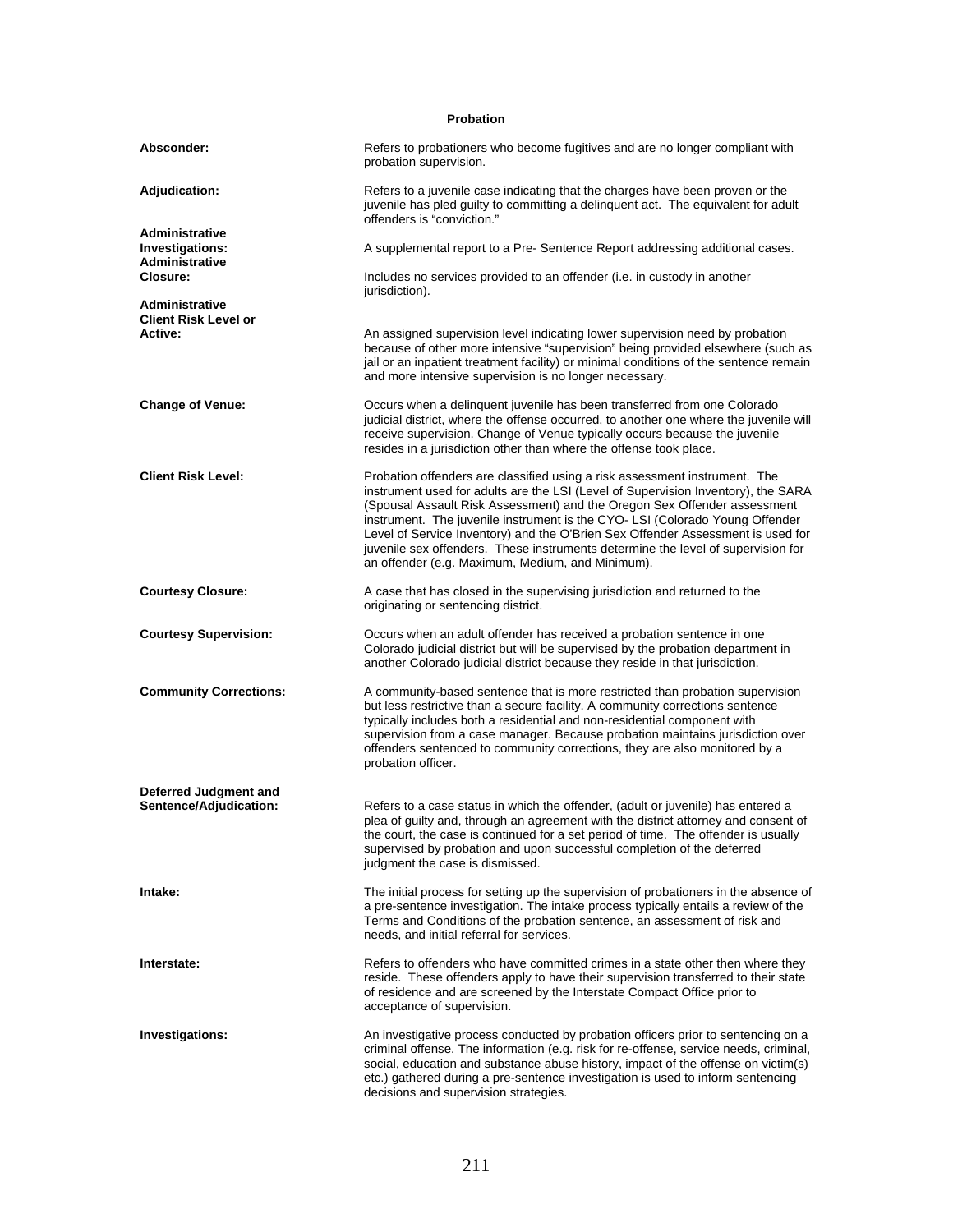| <b>Length of Stay:</b>             | The period of time an offender is on probation supervision.                                                                                                                                                                                                                                                                                                                                                                                                                                                                                                                                                                                                                                                                                                                                                                                     |  |  |
|------------------------------------|-------------------------------------------------------------------------------------------------------------------------------------------------------------------------------------------------------------------------------------------------------------------------------------------------------------------------------------------------------------------------------------------------------------------------------------------------------------------------------------------------------------------------------------------------------------------------------------------------------------------------------------------------------------------------------------------------------------------------------------------------------------------------------------------------------------------------------------------------|--|--|
| <b>Monitoring:</b>                 | DUI/DWAI offenders who as a part of their sentence are required to have their<br>compliance with court orders monitored by the probation department.                                                                                                                                                                                                                                                                                                                                                                                                                                                                                                                                                                                                                                                                                            |  |  |
| Revoked:                           | The withdrawal of a probation sentence due to a new misdemeanor or felony<br>offense or a technical violation of the Terms and Conditions of the probation<br>sentence. Following a revocation of probation, the offender is re-sentenced by<br>the court.                                                                                                                                                                                                                                                                                                                                                                                                                                                                                                                                                                                      |  |  |
| Success:                           | Successful terminations represent those offenders who meet their Terms and<br>Conditions of their probation sentence and the length of their sentence has<br>expired.                                                                                                                                                                                                                                                                                                                                                                                                                                                                                                                                                                                                                                                                           |  |  |
| <b>Technical Violation:</b>        | Occurs when a probationer has been non-compliant with the Term(s) and<br>Condition(s) of the probation sentence (e.g. drug use, missed appointments etc).                                                                                                                                                                                                                                                                                                                                                                                                                                                                                                                                                                                                                                                                                       |  |  |
|                                    | <b>Supreme Court Glossary of Terms</b>                                                                                                                                                                                                                                                                                                                                                                                                                                                                                                                                                                                                                                                                                                                                                                                                          |  |  |
| Civil Appeal:                      | A written request to modify or reverse the judgment of a trial court or intermediate<br>level appellate court in a civil case.                                                                                                                                                                                                                                                                                                                                                                                                                                                                                                                                                                                                                                                                                                                  |  |  |
| <b>Criminal Appeal:</b>            | A request to modify or reverse the judgment of a trial court or intermediate level<br>appellate court in a criminal case.                                                                                                                                                                                                                                                                                                                                                                                                                                                                                                                                                                                                                                                                                                                       |  |  |
| <b>Habeas Corpus:</b>              | (Habeas corpus ad subjiciendum) "An independent civil action to determine not<br>the guilt or innocence of the person held in custody, but whether the custody is<br>unlawful. Common grounds for relief under the writ include a conviction based on<br>illegally obtained evidence, a denial of effective assistance of counsel, or a<br>conviction by a jury that was improperly selected and impaneled. Use of the writ<br>is not limited to criminal matters. It is also available in civil matters, as, for<br>example, to challenge a person's custody of a child or the institutionalization of a<br>person declared incompetent." (http://dictionary.lp.findlaw.com)                                                                                                                                                                   |  |  |
| Interlocutories:                   | An interlocutory appeal is one which is not determinable of the controversy, but<br>which is necessary for a suitable adjudication of the merits. Colorado Appellate<br>Rule 4.1 governs interlocutory appeals in criminal cases and provides that the<br>state may file an interlocutory appeal in the Supreme Court from a district court<br>ruling granting a motion in advance of the trial by the defendant for the return of<br>property and to suppress evidence or to suppress an extra-judicial confession or<br>admission. This is only one example of an interlocutory appeal.                                                                                                                                                                                                                                                       |  |  |
| Interrogatories:                   | Pursuant to Article VI, section 3 of the state Constitution, the Court may be<br>required to answer "important questions upon solemn occasions" propounded by<br>the Governor, the Senate, or the House of Representatives. These questions are<br>called "interrogatories."                                                                                                                                                                                                                                                                                                                                                                                                                                                                                                                                                                    |  |  |
| Judicial Discipline or Disability: | Judges who are alleged to have engaged in misconduct or to be suffering from a<br>disability which is or is likely to become of a permanent character may be subject<br>to judicial discipline. The Colorado Commission on Judicial Discipline<br>investigates such allegations and, if it concludes that the judge has engaged in<br>misconduct or is disabled, it may recommend to the Supreme Court a range of<br>sanctions, including removal of the judge from office, retirement of the judge for a<br>disability, reprimand or censure of the judge, or assessment of costs against the<br>judge.                                                                                                                                                                                                                                        |  |  |
| <b>Original Proceedings:</b>       | Colorado Rules of Civil Procedure 21 provides the Colorado Supreme Court with<br>discretion to exercise original jurisdiction in extraordinary circumstances where<br>no other remedy is available. Original proceedings are used to test whether the<br>trial court is proceeding without jurisdiction or in excess of its jurisdiction and to<br>review a serious abuse of discretion when an appellate remedy would be<br>inadequate. The remedy in an original proceeding takes the form of a special<br>mandate from the Supreme Court addressed to an individual, official body, or<br>lower court and may be used to restrain or compel the acts of a trial court. The<br>Court issues a "rule to show cause" why the relief requested in the petition<br>should not be granted. After considering the written briefs, the Supreme Court |  |  |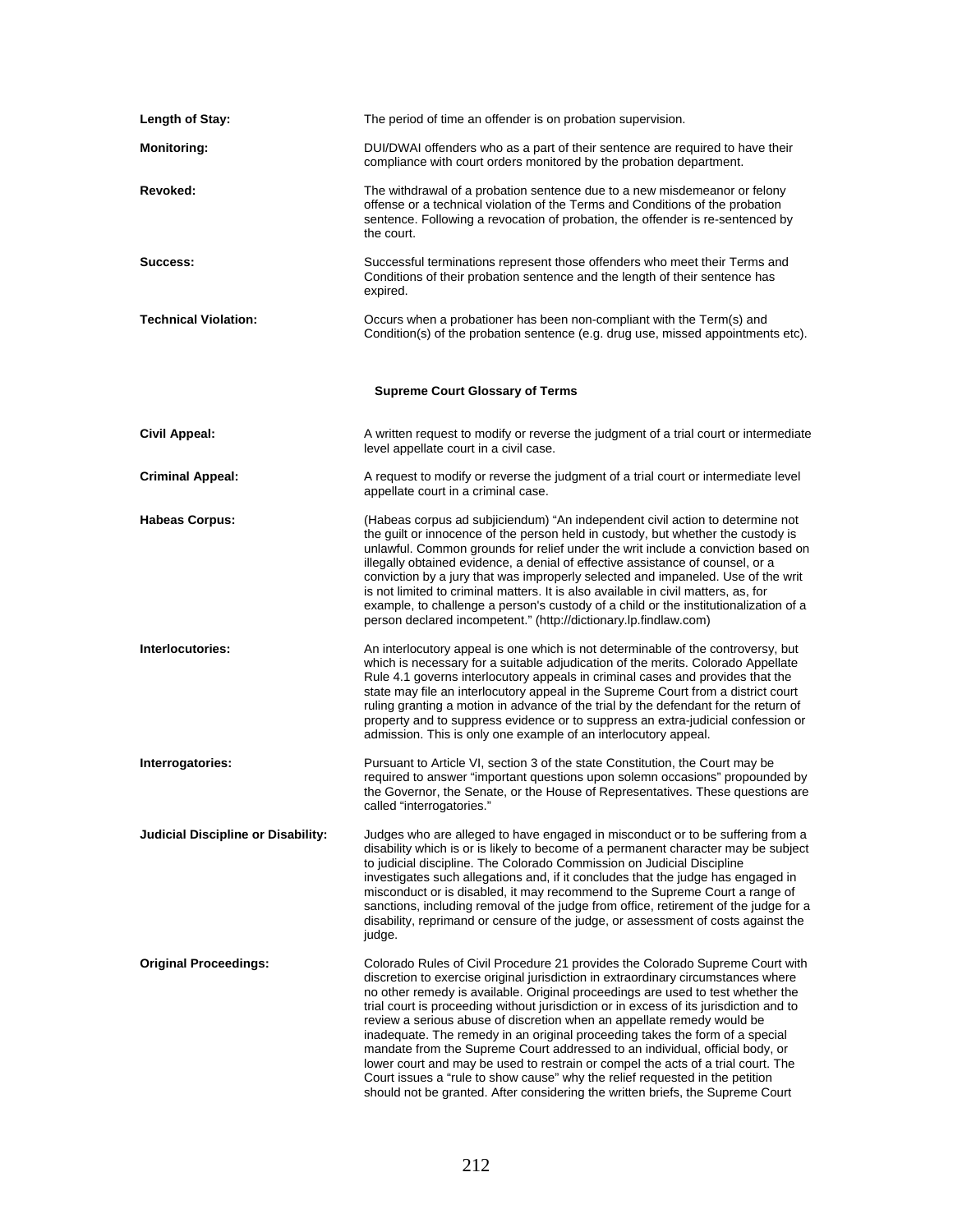|                                            | either makes the rule absolute (grants the relief requested) or discharges the rule<br>(denies the relief requested).                                                                                                                                                                                                                                                                                                                                                                                                                                                                                                                                                                                                                                                                                                                                                                                                                                                                                                                                                                                                              |  |
|--------------------------------------------|------------------------------------------------------------------------------------------------------------------------------------------------------------------------------------------------------------------------------------------------------------------------------------------------------------------------------------------------------------------------------------------------------------------------------------------------------------------------------------------------------------------------------------------------------------------------------------------------------------------------------------------------------------------------------------------------------------------------------------------------------------------------------------------------------------------------------------------------------------------------------------------------------------------------------------------------------------------------------------------------------------------------------------------------------------------------------------------------------------------------------------|--|
| <b>Petitions in Certiorari:</b>            | A writ of common law origin issued by a superior to an inferior court requiring the<br>latter to produce a certified record of a particular case tried therein. The writ is<br>generally issued so that the issuing court may inspect the proceedings and<br>determine whether there have been any irregularities. Like the United States<br>Supreme Court, the Colorado Supreme Court uses the writ as a discretionary<br>device to choose which cases it wishes to hear. Colorado Appellate Rules 49-58<br>govern writs of certiorari.                                                                                                                                                                                                                                                                                                                                                                                                                                                                                                                                                                                           |  |
| <b>Reapportionment:</b>                    | Article 5, section 48 of the state Constitution provides that after the decennial<br>federal census, the senatorial districts and representative districts shall be<br>established, revised, or altered, and the members of the Senate and the House<br>of Representatives apportioned among them, by a Colorado reapportionment<br>commission. The commission must publish a preliminary plan for<br>reapportionment of the members of the General Assembly and shall hold public<br>hearings thereon. After the completion of such hearings, the commission must<br>finalize its plan and submit the same to the Colorado Supreme Court for review<br>and determination as to whether the plan meets constitutional standards. The<br>Supreme Court must either approve the plan or return the plan and the court's<br>reasons for disapproval to the commission. If the plan is returned, the<br>commission shall revise and modify it to conform to the court's requirements and<br>resubmit the plan to the court. If the plan is approved by the court, it shall be filed<br>with the secretary of state for implementation. |  |
| <b>Request for Stay Pending</b><br>Appeal: | A stay is a suspension of the case or some designated proceedings within it.<br>Colorado Appellate Rule 8 governs stays pending appeal.                                                                                                                                                                                                                                                                                                                                                                                                                                                                                                                                                                                                                                                                                                                                                                                                                                                                                                                                                                                            |  |
| Rule 21.1:                                 | This rule of appellate procedure governs certification of questions of law to the<br>Colorado Supreme Court by the United States Supreme Court, federal courts of<br>appeals, federal district courts, and the federal Court of Claims. Under the rule, a<br>certifying court may request that the Colorado Supreme Court answer a question<br>of law if there is involved in any proceeding before the certifying court a question<br>of state law which may be determinative of the cause pending and to which it<br>appears that there is no controlling precedent in the Colorado Supreme Court's<br>decisions.                                                                                                                                                                                                                                                                                                                                                                                                                                                                                                                |  |
| <b>Special Concurrences:</b>               | An opinion in which a justice expresses agreement with the particular result in a<br>given case while objecting to a line of reasoning. The special concurrence may<br>relate to the majority opinion in its entirety or to the result only.                                                                                                                                                                                                                                                                                                                                                                                                                                                                                                                                                                                                                                                                                                                                                                                                                                                                                       |  |
| <b>Statutory Reviews:</b>                  | Section 1-40-107, C.R.S., provides a mechanism by which registered electors<br>who meet certain criteria and who believe that a ballot title contains multiple<br>subjects may petition the Supreme Court to review the title board's action or<br>decision.                                                                                                                                                                                                                                                                                                                                                                                                                                                                                                                                                                                                                                                                                                                                                                                                                                                                       |  |
| <b>Unauthorized Practice:</b>              | The practice of law by one who is not licensed as an attorney in Colorado. The<br>Supreme Court has the exclusive jurisdiction to define the practice of law and to<br>prohibit the unauthorized practice of law within the state (see C.R.C.P. 229<br>through 240.1).                                                                                                                                                                                                                                                                                                                                                                                                                                                                                                                                                                                                                                                                                                                                                                                                                                                             |  |
| <b>Trial Court Glossary of Terms</b>       |                                                                                                                                                                                                                                                                                                                                                                                                                                                                                                                                                                                                                                                                                                                                                                                                                                                                                                                                                                                                                                                                                                                                    |  |
| <b>Administrative Support Order:</b>       | Cases in which the delegate child support unit (typically the department of social<br>services) files a paternity or child support case (See §26-13.5-101 C.R.S.).                                                                                                                                                                                                                                                                                                                                                                                                                                                                                                                                                                                                                                                                                                                                                                                                                                                                                                                                                                 |  |
| <b>Ancillary Proceedings:</b>              | A type of probate filing in which a probate case had been opened in another state<br>but the decedent had property in the state of Colorado.                                                                                                                                                                                                                                                                                                                                                                                                                                                                                                                                                                                                                                                                                                                                                                                                                                                                                                                                                                                       |  |
| <b>Breach of Contract:</b>                 | A civil case in which the plaintiff claims parties made an agreement either written<br>or otherwise and the other side has breached this contract (e.g. §13-80-102<br>C.R.S.).                                                                                                                                                                                                                                                                                                                                                                                                                                                                                                                                                                                                                                                                                                                                                                                                                                                                                                                                                     |  |
| <b>Breach of Warranty:</b>                 | A civil case in which a plaintiff claims that a product does not perform as<br>represented.                                                                                                                                                                                                                                                                                                                                                                                                                                                                                                                                                                                                                                                                                                                                                                                                                                                                                                                                                                                                                                        |  |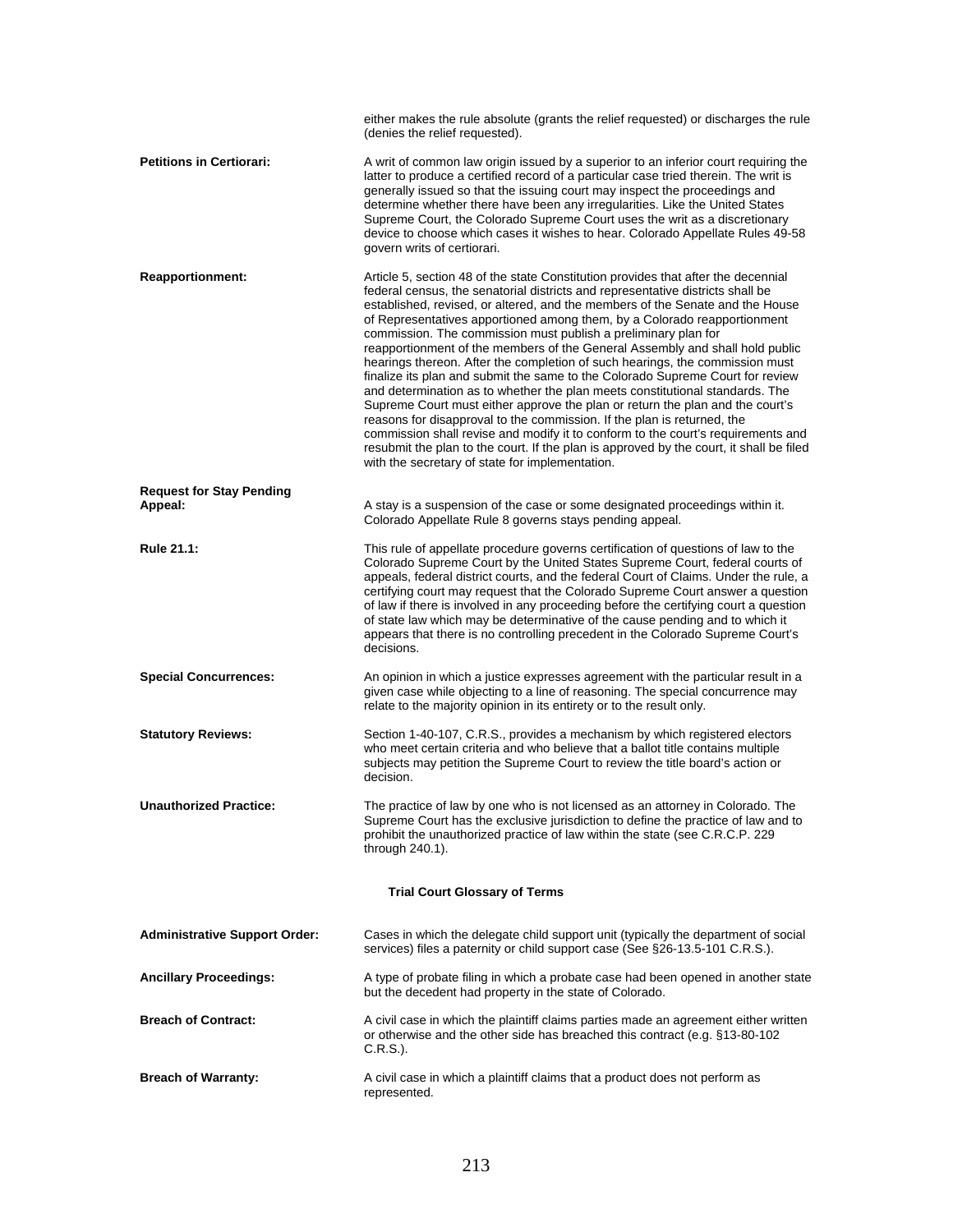| C.R.C.C.P.                          | Abbreviation for Colorado Rules of County Civil Procedure                                                                                                                                                                                                                                                                                                                                                                                               |
|-------------------------------------|---------------------------------------------------------------------------------------------------------------------------------------------------------------------------------------------------------------------------------------------------------------------------------------------------------------------------------------------------------------------------------------------------------------------------------------------------------|
| <b>C.R.C.P.:</b>                    | Abbreviation for Colorado Rules of Civil Procedure                                                                                                                                                                                                                                                                                                                                                                                                      |
| <b>C.R.S.:</b>                      | Abbreviation for Colorado Revised Statutes.                                                                                                                                                                                                                                                                                                                                                                                                             |
| <b>Civil Protection Orders:</b>     | (Prior to 7/1/03, known as Restraining Orders). District and county courts have<br>original concurrent jurisdiction to issue temporary or permanent civil protection<br>orders for any of the following purposes: 1) to prevent assaults and threatened<br>bodily harm; 2) to prevent domestic abuse; 3) to prevent emotional abuse of the<br>elderly; and 4) to prevent stalking (See 13-14-102 C.R.S. and 13-1-136 C.R.S.<br>and C.R.C.C.P. Rule 365) |
| Condemnation:                       | A civil case in which the plaintiff, usually the Department of Transportation but<br>may be a city or state district, is asking that property be condemned and taken so<br>that it may be put to that department's use (See §38-3-105 C.R.S.).                                                                                                                                                                                                          |
| <b>County Court Counter Claim:</b>  | A civil case in which a defendant desires to counterclaim against the Plaintiff. In<br>County Court if the counterclaim exceeds the jurisdiction of County Court, a<br>transfer of the case to District Court may be requested by the defendant or made<br>automatically by the court (See C.R.C.P. 313).                                                                                                                                               |
| <b>County Felony:</b>               | Criminal felony cases that have preliminary work done at the County Court level<br>before being bound over (sent) to District Court.                                                                                                                                                                                                                                                                                                                    |
| Covenant:                           | Provisions in a deed limiting the use of the property and prohibiting certain uses.<br>Breach of covenant claims are usually filed by homeowners associations.                                                                                                                                                                                                                                                                                          |
| <b>Criminal Non-support:</b>        | A criminal action for the non-payment of child support.                                                                                                                                                                                                                                                                                                                                                                                                 |
| <b>Declaratory Judgment:</b>        | A civil case in which the plaintiff is asking the court to declare (order) something.<br>It is used to settle and gain relief from uncertainty with respect to rights, status, or<br>other legal relations.                                                                                                                                                                                                                                             |
| <b>Dependency and Neglect:</b>      | A child is dependent or neglected if a parent, guardian, or legal custodian has<br>abandoned the child or has subjected the child to mistreatment or abuse,<br>whether the parent is or is not at fault. In addition, a child is dependent or<br>neglected if the child has run away from home or is beyond the control of his or<br>her parents (For other examples, see §19-3-102 C.R.S.).                                                            |
| <b>Determination of Interests:</b>  | A civil case in which the plaintiff asks the court to determine his or her interest in<br>something (e.g. two attorneys have been partners in a law practice. Now the<br>partnership is being dissolved, and the attorneys cannot agree on who gets what,<br>for example: furniture, computer, client list, etc.).                                                                                                                                      |
| <b>Disposition:</b>                 | The final settlement of a matter. With reference to decisions announced by a<br>court, a judge's ruling is commonly referred to as a disposition.                                                                                                                                                                                                                                                                                                       |
| <b>Distraint Warrant:</b>           | A filing by the State Department of Revenue for a judgment for outstanding state<br>taxes that allows for a lien to be placed on the debtor's assets.                                                                                                                                                                                                                                                                                                   |
| <b>Expedited Placement:</b>         | A dependency and neglect case in which at least one child of the family is under<br>the age of 6 years on the date the petition is filed qualifies as an Expedited<br>Permanency Planning (EPP) case (§19-3-104 C.R.S.).                                                                                                                                                                                                                                |
| Felonv:                             | A crime punishable by death or by imprisonment in a state penal institution.                                                                                                                                                                                                                                                                                                                                                                            |
| <b>Forcible Entry and Detainer:</b> | Eviction; a civil case in which the plaintiff is seeking to regain possession of<br>leased real property and possibly money damages (See §13-40-110 C.R.S.).                                                                                                                                                                                                                                                                                            |
| Foreclosure other than Rule 120:    | A legal proceeding to terminate a mortgager's interest in property, instituted by<br>the lender either to gain title or to force a sale in order to satisfy the unpaid debt<br>secured by the property (See §38-38-701 C.R.S.).                                                                                                                                                                                                                         |
| Foreign Judgment:                   | A judgment from any state or federal court granting or denying recovery for a<br>sum of money other than judgments for taxes, a fine or other penalty, or a<br>judgment for support in family or matrimonial matters (See §13-53-102 C.R.S.).                                                                                                                                                                                                           |
| <b>Goods Sold and Delivered:</b>    | A civil case in which the plaintiff claims that defendant purchased products, not<br>services, but has failed to pay for them.                                                                                                                                                                                                                                                                                                                          |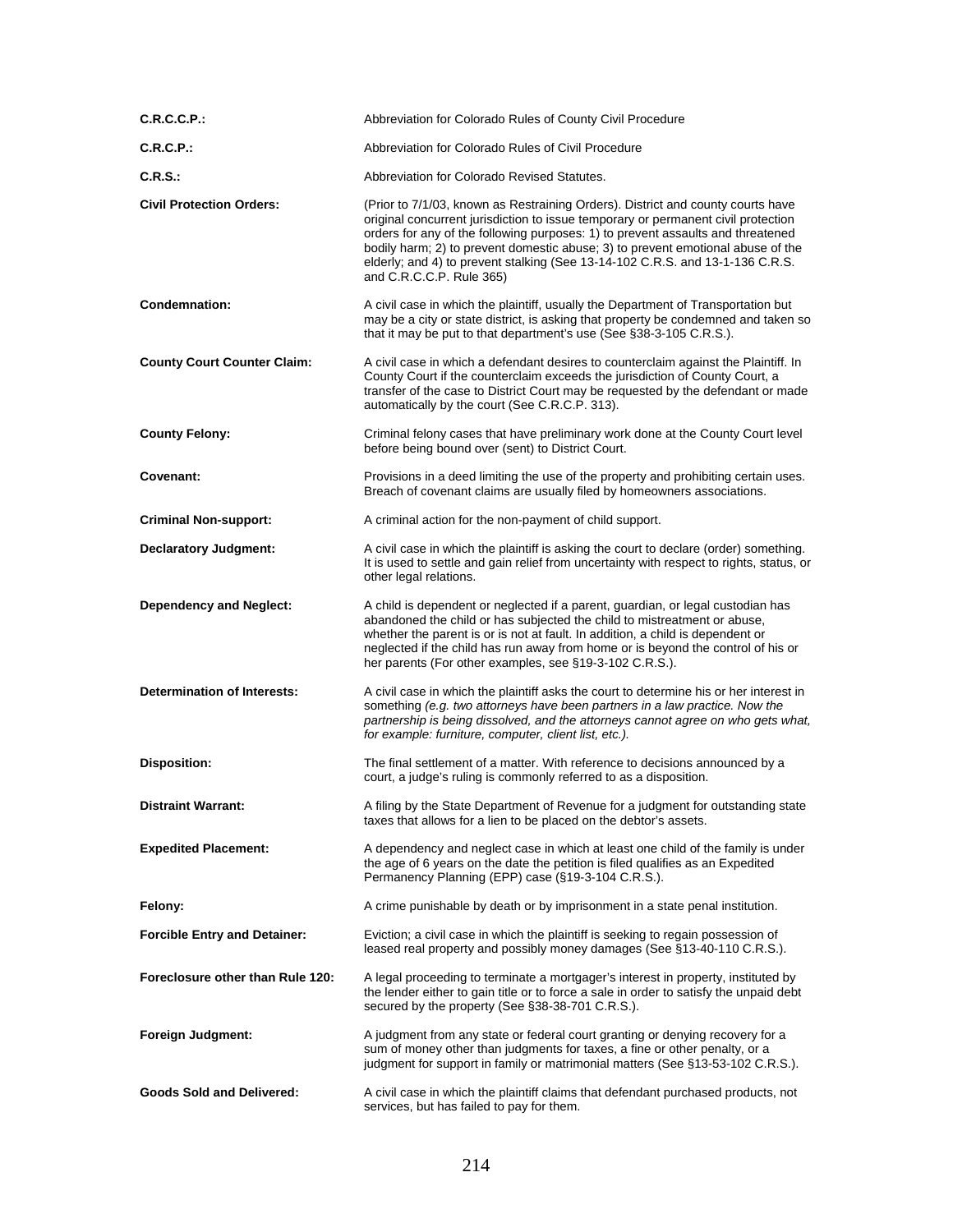| <b>Incoming Registration of</b><br>Support: | A domestic case in which a person had a Support Order that was entered in<br>another state and he or she wants to enforce the case here, generally to modify<br>the support order or to issue garnishments or wage assignments.                                                              |
|---------------------------------------------|----------------------------------------------------------------------------------------------------------------------------------------------------------------------------------------------------------------------------------------------------------------------------------------------|
| Infraction:                                 | A breach, violation, or infringement, as of a law, contract, right, or duty. A<br>violation of a statute for which the only sentence authorized is a fine.                                                                                                                                   |
| <b>Injunctive Relief:</b>                   | Plaintiff asks the court to restrain or enjoin another party from taking an action<br>that may cause harm or result in injury, loss or damage to the plaintiff. May also<br>include a temporary protection order. (See C.R.C.P. 65)                                                          |
| Intestate-Formal:                           | Formal probate proceedings, with no will involved, may be commenced by an<br>interested person filing a petition and, after notice and hearing, the court enters<br>an order, adjudicates intestacy, determines heirs and appoints a personal<br>representative.                             |
| Intestate-Informal:                         | Informal probate proceedings, with no will involved, may be commenced by an<br>interested person filing an application for informal appointment.                                                                                                                                             |
| Lien:                                       | A civil case in which the plaintiff has provided goods and/or services to a party,<br>and has not been paid. Plaintiff retains right to hold property until payment for<br>services is received. If services were provided on real property, see Mechanic's<br>Lien. (See §38-22-101 C.R.S.) |
| <b>Mechanic's Lien:</b>                     | Plaintiff has provided goods and/or services on a property (real property) for<br>which he or she has not been paid and plaintiff has subsequently filed a lien<br>against the property to ensure payment. (See §38-22-101 C.R.S.)                                                           |
| Misdemeanor:                                | A criminal offense punishable by a sentence in the county jail.                                                                                                                                                                                                                              |
| Money:                                      | A civil case in which the plaintiff claims a demand for money owed.                                                                                                                                                                                                                          |
| Note:                                       | A civil case in which the plaintiff claims defendant has signed a note (a<br>borrower's legally binding written promise to repay a debt to a lender on a<br>specified date) and has defaulted on the payment for that note.                                                                  |
| <b>Outgoing Registration of UIFSA:</b>      | An administrative order filed by the Department of Health Services that it wants<br>to have enforced in another state.                                                                                                                                                                       |
| <b>Public Administrator Statement:</b>      | A type of probate filing. The public administrator files statements of accounts in<br>small estates.                                                                                                                                                                                         |
| <b>Public Utilities Commission:</b>         | A review of a decision by the Public Utilities Commission for the purpose of<br>having the lawfulness of the final decision inquired into and determined. (See<br>$§40-6-115$ C.R.S.)                                                                                                        |
| <b>Registration of Foreign Decree:</b>      | When a party to a domestic relations case, filed in another state, seeks to<br>register (or file) an out-of-state case into the State of Colorado for purposes of<br>enforcement. (See §14-11-101 C.R.S.)                                                                                    |
| <b>Replevin:</b>                            | A civil case in which a party having right to possession is asking to recover from<br>another who has either wrongfully taken or detained property. (See C.R.C.P.<br>104.)                                                                                                                   |
| <b>Restraining Orders:</b>                  | See Civil Protection Orders                                                                                                                                                                                                                                                                  |
| <b>Rule 105 Quiet Title:</b>                | Plaintiff asks the court to determine the rights of all parties with respect to real<br>property and its possession (See C.R.C.P. 105 and C.R.C.P. 105.1(b)).                                                                                                                                |